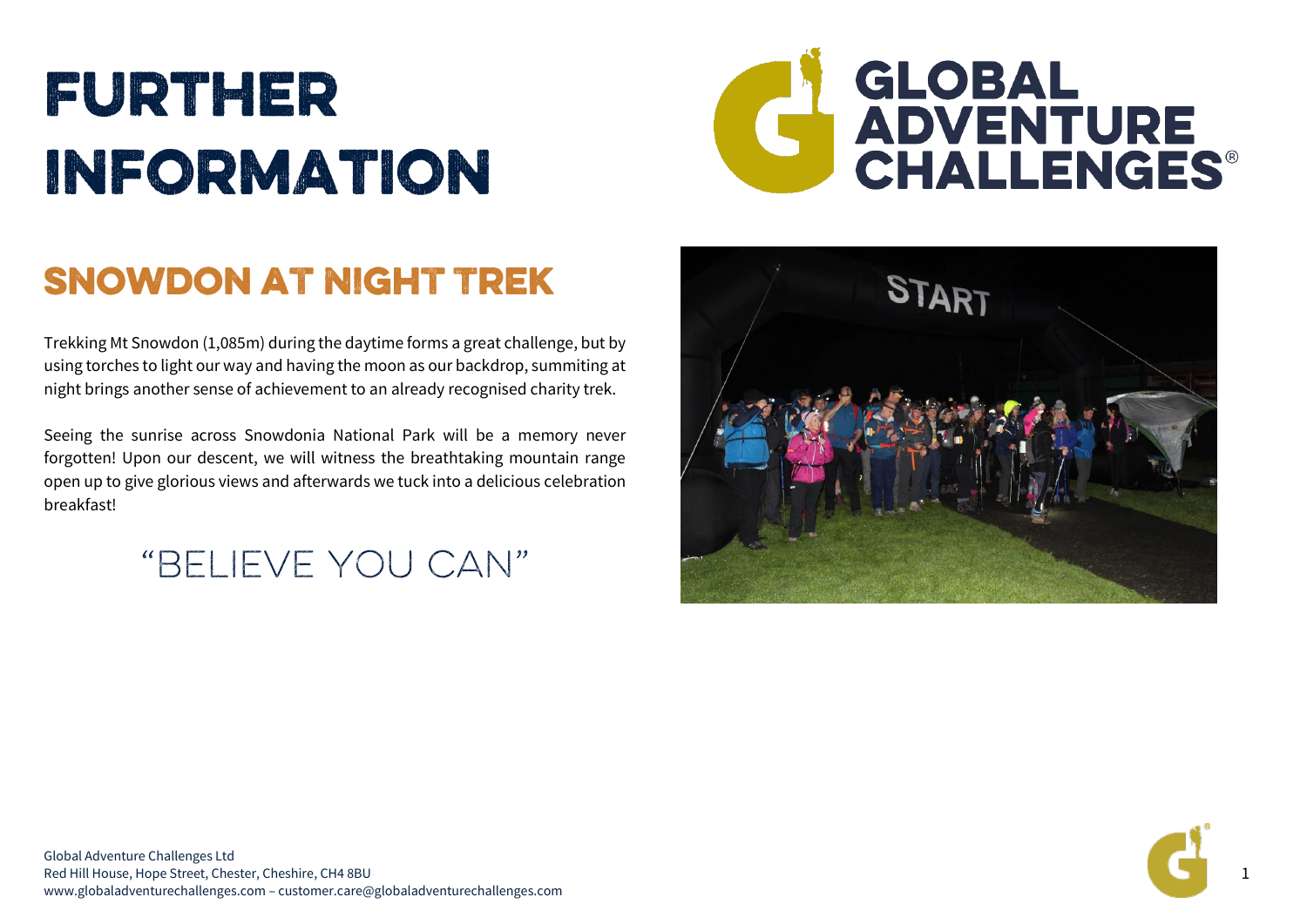

### **CONTENTS**

Page 2: Contents, introduction and financial protection.

Page 3: About Global Adventure Challenges, minimum numbers and insurance.

Page 4: Responsible tourism and personal care.

Page 5: Challenge grading, difficulty & terrain and challenge information

Page 6: Weather.

Page 7: Navigation, GPX's and start venue.

Page 8:, Travel & parking, telephone & Wi-Fi and other costs you need to budget for.

Page 9: Food water & refreshment stops, event crew and tipping.

Page 10: Transferring your place and complaints.

Page 11: Itinerary.

#### **INTRODUCTION**

Taking part in one of our challenges undoubtedly requires commitment, determination and, above all, a positive attitude from the outset. From the moment you sign up there are steps in place to ensure that you have the correct level of support and help throughout the entire journey not just on the challenge itself. Each participant should approach the challenge with an open mind and prepare to be adaptable throughout. Whilst thousands of hours of work will have gone into the preparation across all of our challenges, the itineraries are complex and things can often need to change on the ground, therefore they are strictly subject to change.

This document will provide you with challenge and route information along with approximate timings for each day. It is hoped this will give you an insight into what you can expect whilst on this awesome challenge and help you to prepare further.

If you have any other questions which are not answered in this document, about the challenge you are about to embark upon, please do not hesitate to contact the office on 01244 676454 or email [customer.care@globaladventurechallenges.com.](mailto:customer.care@globaladventurechallenges.com)

### **FINANCIAL PROTECTION**

All participants booking a non-flight challenge with Global Adventure Challenges are fully insured for the initial deposit, and subsequently the balance of monies paid as detailed in your booking confirmation. The policy will also include repatriation if required, arising from the cancellation or curtailment of your travel arrangements due to the insolvency of GAC. This insurance has been arranged with MGA Cover Services Limited (registered address: Farren House The Street, Farren Court, Cowfold, West Sussex, RH13 8BP. Company registration number: 08444204. Authorised and regulated by the Financial Conduct Authority registration number: 597536) under a binding authority with the insurer CBL Insurance Europe Limited (registered address: 2nd Floor, 13-17 Dawson Street, Dublin 2, Ireland, who are authorised and regulated by the Financial Conduct Authority registration number: 203120).

As the Tour Operator we are responsible for your travel package. The whole philosophy of this type of challenge is one which allows for changes and a substantial degree of on-tour flexibility. The outline itinerary given later in this document is an indication of what you and the group are aiming to accomplish and not a contractual obligation on our part.

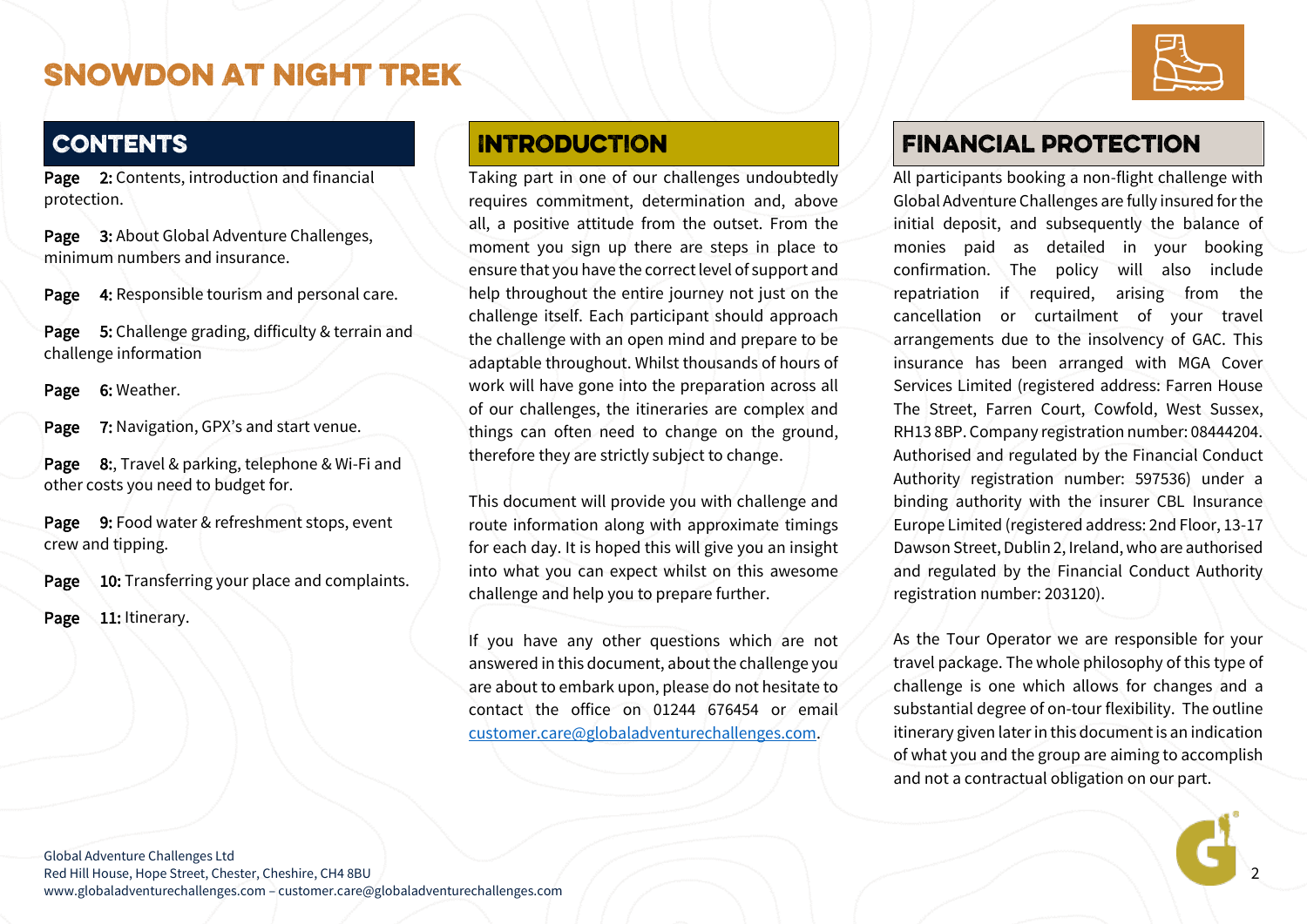

### **ABOUT GLOBAL ADVENTURE CHALLENGES**

Global Adventure Challenges have been organising world-wide charity challenge events and adventures since the year 2000. Since we began organising challenge events we have grown and developed very steadily – we believe that our charity partners, participants and corporate organisations – basically, our customer base – are the best form of advertising. Word of mouth, they say, is the best form of marketing and we believe this also.

Our challenges have helped raise well in excess of £15 million for a wide range of charities located throughout both the UK and overseas. Over the years, we have taken tens of thousands of people on exciting challenges all over the world, helping them realise their dreams and fulfil lifetime ambitions. Our challenge events are "life-changing…" and these are the words of our participants, not ours! We are extremely proud of the events we organise and we are here to give you a memorable lifetime experience. Without doubt our success lies in the dedicated team we have working both in the office, and out in the field.

Our passion for adventure travel and pushing your 'comfort zone', combined with extensive fundraising event experience, are what makes us different from

#### other operators. We believe that from the moment you enquire, you will be embarking on a journey that you will remember forever.

Travelling with Global Adventure Challenges is an enjoyable and satisfying way to show your commitment to fantastic charitable causes. Come and be part of our success! We are taking more and more individuals away on exciting challenge events every year… join them… join us!

### **MINIMUM NUMBERS**

Each of our challenges require a minimum number of participants to enable us to run the challenge.

For this challenge the minimum number of participants is 40.

If the group is smaller or becomes smaller than this minimum number in the run up to the challenge, we may consider the option to continue to run the Challenge with less than the minimum number. In this instance we will communicate this to you no later than 11 weeks before departure.

Our average group size for this challenge is normally 100 participants.

### **INSURANCE**

We strongly recommend you take out comprehensive travel insurance at the earliest opportunity. A comprehensive travel insurance policy is available through Global Adventure Challenges, details of how to apply are given in your welcome letter.

If you are opting to use your own personal travel insurance then details of your policy should be sent to us. Please be aware that we will not vet or check your own personal travel insurance policy details. Therefore you and you alone are responsible for ensuring that you have adequate personal travel insurance with protection for the full duration of the challenge in respect to medical expenses, injury, death, repatriation, cancellation and curtailment. You should also make sure there are no exclusion clauses limiting protection for the type of activities included in the challenge.

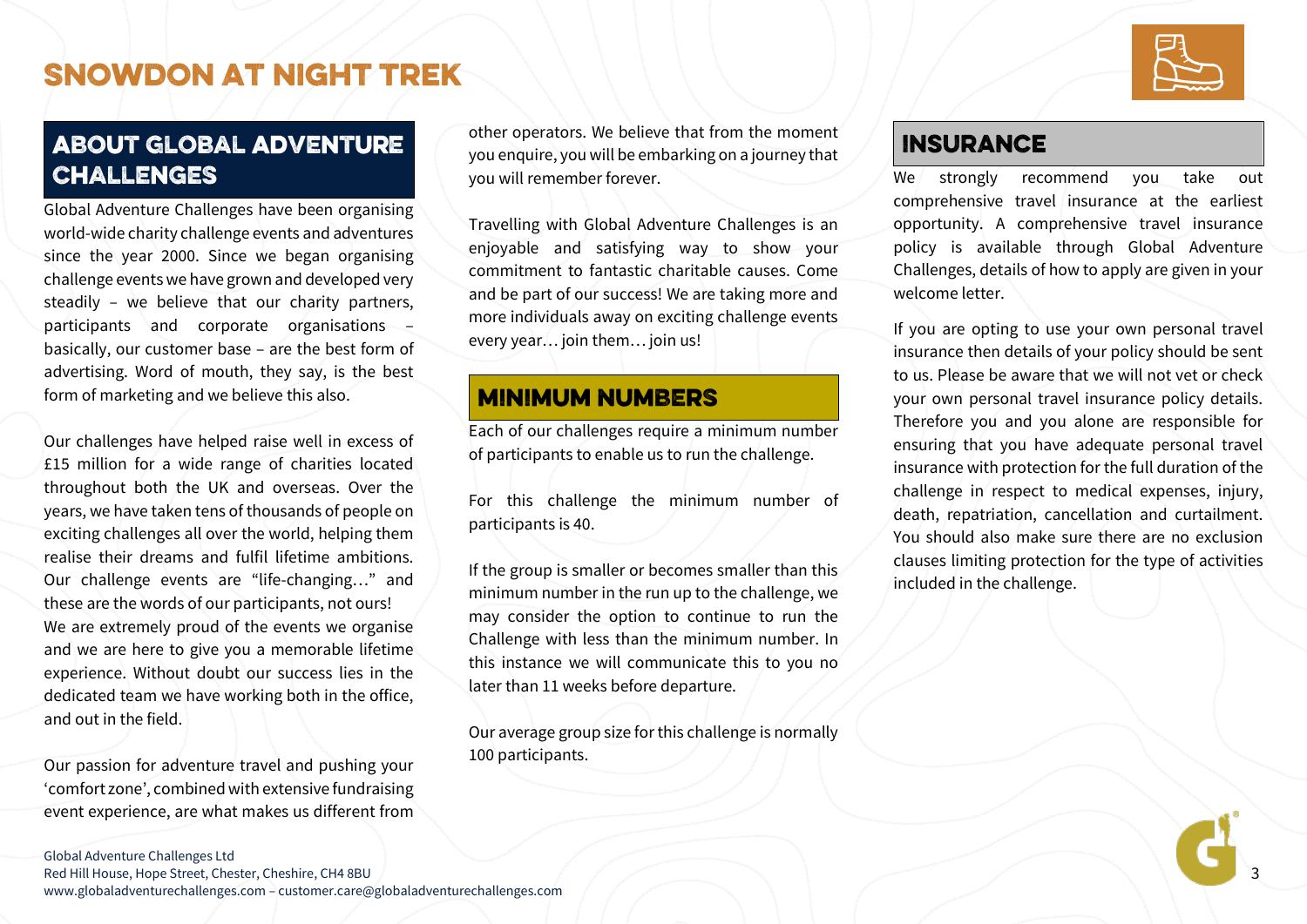### **RESPONSIBLE TOURISM**

We recognise our responsibility to the places that we visit, and also to local people. We believe that we need to preserve and respect the locations in which our challenges take place, in order for future generations to have the same fantastic experience as we do now.

We are passionate about the environment and our relationship with the local communities where our challenges take place and as a participant on one of our challenges it is expected that you share our passion and follow the guidelines below:

- Be courteous to the local community
- Be considerate of any local customs
- Keep noise to a minimum especially near dwellings
- Keep to the planned route and do not stray onto private property
- Leave no trace of your visit
- **.** Take all litter away with you including fruit peelings and dispose of it appropriately
- Do not disturb wildlife or livestock

We believe that we all have a responsibility to help fight climate change and as a company, we are committed to offsetting as much of the carbon generated by our challenges as we possibly can. With this in mind, we have partnered with several

organisations who are focussed on fighting deforestation and climate change through tree planting, in order to offset the carbon footprint of our challenges.

As part of the inclusions in the cost of your challenge, we therefore guarantee that we will plant 1 tree per person through one of our partner organisations.

More information regarding our responsible tourism policy can be found on our website.



### **PERSONAL CARE**

#### First Aid

Global Adventure Challenges will provide first aid cover during the challenge. All Global Adventure Challenges first aiders are 16 hour Outdoor First Aid qualified.

Although we do provide first aid, we do require that all participants bring their own personal first aid kits so that individuals can deal with minor issues themselves. It is also recommended that participants bring with them any prescription medication along with a personal supply of over the counter medication.

#### Health and Hygiene

Hygiene is very important to avoid stomach upsets – wash hands wherever possible, especially before eating, by using antibacterial hand gel.



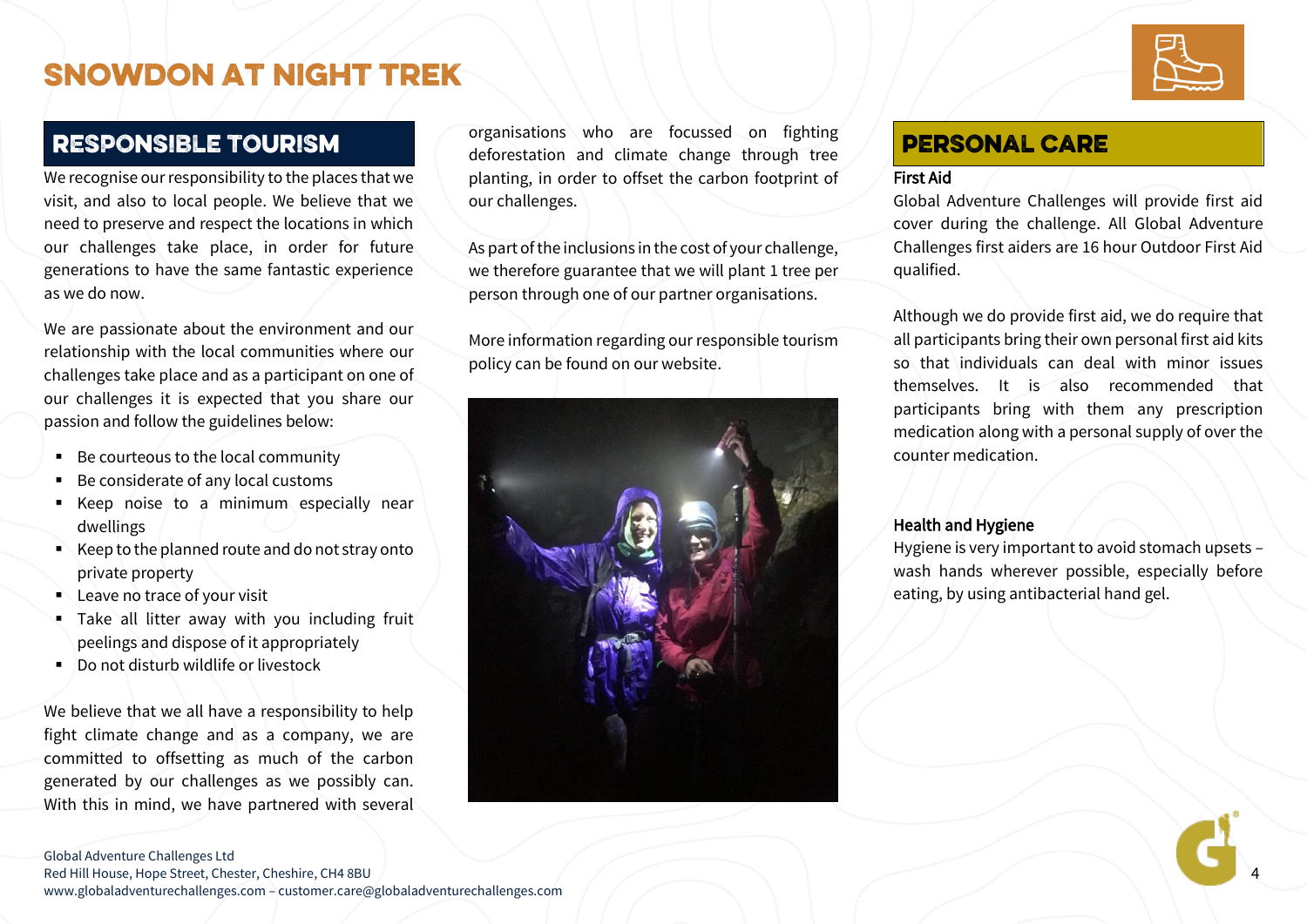### **CHALLENGE GRADING**

Our challenges are graded 1 (Challenging), 2 (Tough) or 3 (Extreme). This challenge is graded at 1 (Challenging).

Each of our challenge events are designed to be achievable by most individuals, providing you are prepared to put the effort into training. You do not need to be a professional athlete or 'super fit', however, the fitter you are the more you will enjoy the challenge!

Please keep in mind that these guidelines are to give you an insight into the difficulty level associated with the challenge. You may find that an event rated 'Challenging', could have a 'Tough' section, or we may find that a 'Tough' challenge, may have a 'Challenging' section.

#### CHALLENGING

A 'Challenging' trek requires a good level of fitness and usually involves undulating terrain and a long day walking with plenty of ascent and descent.

#### **DIFFICULTY & TERRAIN**

You will be trekking for 5 – 7 hours covering a total distance of approx. 9 miles. We will be trekking on varied terrain which will be rocky and uneven underfoot.

This itinerary has been designed to maximise your chances of success, it is worth remembering it is not a race and one top tip you should follow is to trek at a steady pace.

Our policy is to encourage and support as many people as possible to take part in our challenges. But they may not be suitable for all people due to restriction posed by limitation in mobility, physical or cognitive disability, pregnancy or other various medical conditions.

Global Adventure Challenges reserves the right to refuse a booking if we feel unable to accommodate the particular needs of the person(s) concerned. If you have any doubts regarding your suitability for your challenge please contact our office immediately to speak to one of the team.

### **CHALLENGE INFORMATION**

- Snowdon is the highest mountain in Wales at 3,560 ft.
- The name Snowdon means 'snow hill' and snow can often be seen covering parts of the mountain.
- **.** The summit can be reached by the Snowdon Railway Line which opened in 1896.
- Snowdon is famed for its beautiful wild flowers and the rare Snowdon Lily grows on its slopes.
- There's also a Snowdon Beetle (known elsewhere in Europe as the Rainbow Leaf Beetle), and it has brightly-coloured red, gold, green and blue striped elytra.
- **.** The views from the summit of Snowdon are spectacular. When the weather conditions are right, it is possible to see England, Scotland, Ireland and the Isle of Man.
- According to Welsh folklore, the giant, Rhitta Gawr who was killed by King Arthur, is buried on the summit of Snowdon.
- Snowdon, along with Scafell Pike and Ben Nevis, are the mountains which make up the National Three Peaks Challenge.

5

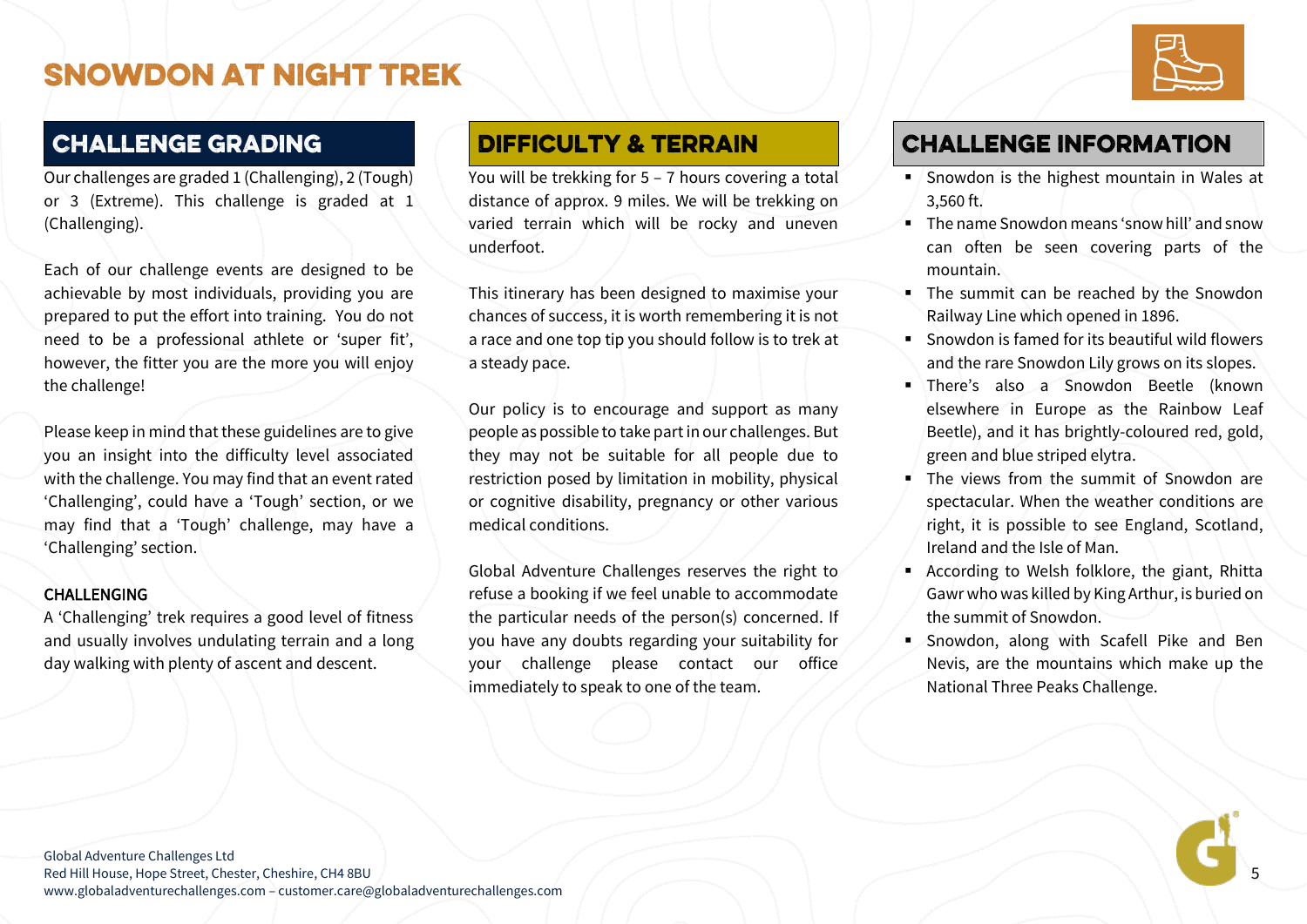### **WEATHER**

Although it is impossible to predict in advance what the weather in mountainous areas will be like for any particular day; it is hoped that the information provided in this section will give you an idea of how best to prepare yourself for your trek.

Before starting on any trek, the Event Manager will check the mountain weather forecast and make a final decision about the appropriateness of the route to be taken. The weather on higher ground, in particular at summits, will be dramatically different from the weather at sea level or from where you are staying, it can also change rapidly during the course of the day.

Temperatures at higher levels are much cooler. For every 100 metres that you climb, the temperature will drop by about 0.5°C. The average temperature on the summit will be less than 5°C, so if you start walking in a t -shirt, expect to feel a chill as you climb higher.

The wind will also play a part in reducing the temperature. Naturally, being on higher ground we will be exposed to the wind, so even when the sun is shining it can be a few degrees colder.

It goes without saying that rain on higher ground is a significant possibility, anything from showers to storms at any time of the year. So forgetting that waterproof is not a wise idea!

The information in the table below is provided as an overview to weather in the UK. Paired with the information in this section it should provide some indication of the conditions to expect on your challenge.

| <b>Month</b> | Average<br>Sunlight<br><b>Hours</b> | Average<br>Temp °C |     | Average<br><b>Wind</b><br><b>Speed</b><br>(mph) |
|--------------|-------------------------------------|--------------------|-----|-------------------------------------------------|
|              |                                     | Min                | Max |                                                 |
| May          | 6                                   | 8                  | 17  | 9                                               |
| June         |                                     | 12                 | 20  | 8                                               |
| July         | 6                                   | 14                 | 22  | 8                                               |
| Aug          | 6                                   | 13                 | 21  | 8                                               |
| Sept         | 5                                   | 11                 | 19  | 9                                               |
| Oct          | 5                                   |                    | 15  | 10                                              |

The temperatures and wind speeds stated above are averages taken over a number of years and will differ between locations.







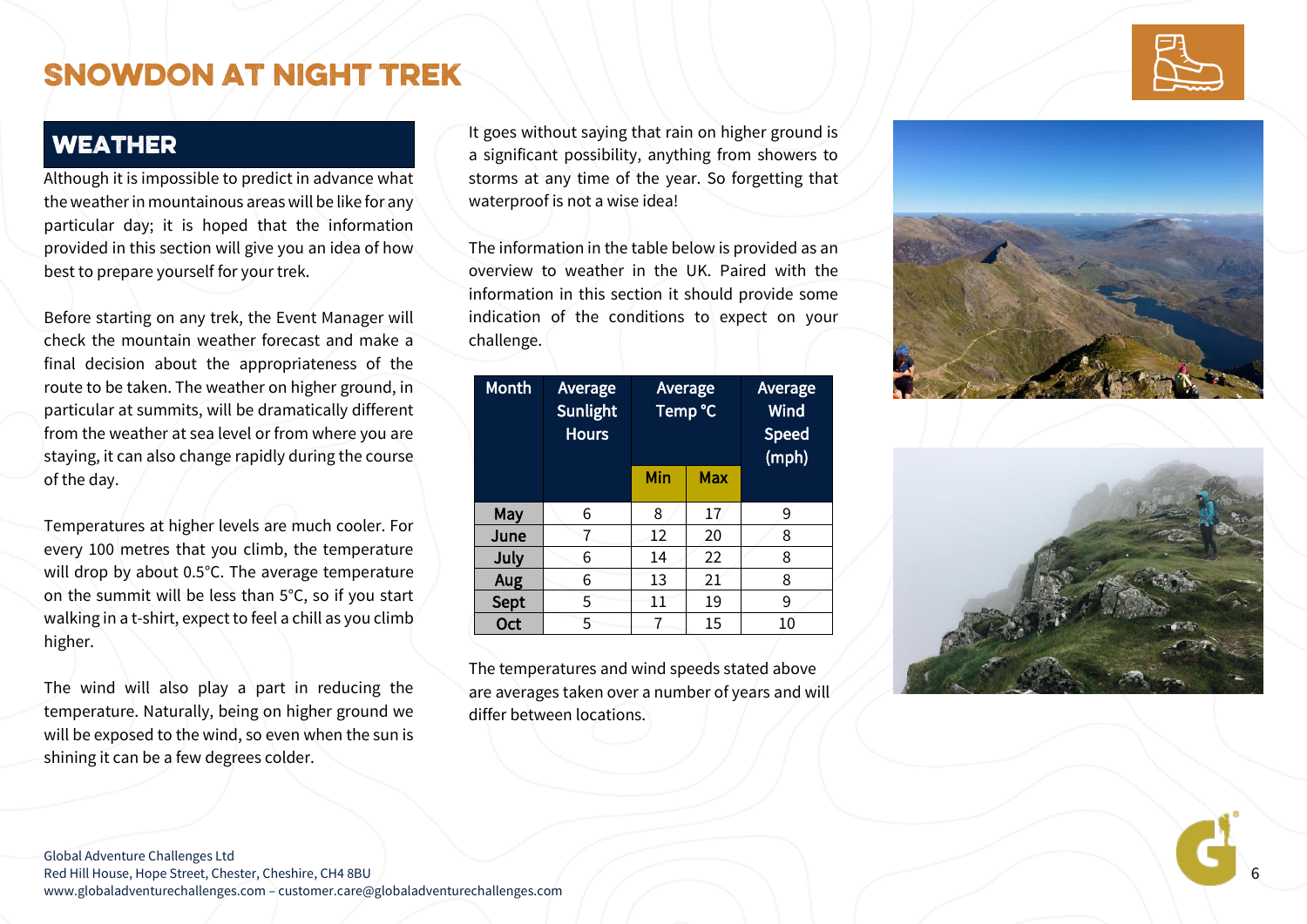7

### **NAVIGATION**

When you register on the day, you will be supplied with a route guide in your trekking pack. It is important that you carry this with you during the trek so you can regularly check where you are on the route.

The route will be clearly marked with florescent arrows. These and your route guide will help you to navigate your way along the route. There will also be marshal's stationed at certain parts of the route for assistance and reassurance.

If the challenge operates on smaller numbers, we will use walking guides who will lead the group. Dependent on group size there may be multiple walking guides who will each take a group, to ensure that the footpaths don't get overcrowded. This will also mean that we can accommodate different walking speeds in different groups. Don't worry if you feel you've ended up in a group that's too slow or fast, there will be an opportunity to change groups at appropriate points on the trek.

Depending on the group size, the walking guides may allow the group to spread out and then regroup at a nominated point. However, there are some sections on the challenge where the group will be instructed to remain together due to navigation

being difficult and/or the terrain being particularly challenging.

### **GPX'S**

If you have a Garmin or a GPX viewer app please contact the office as we can provide you with the GPX files for each day. GPX's will only be made available 2 weeks prior to departure to ensure that only the most accurate versions of the route are provided for the event.

All distances shown are approximate and are based on our mapping software, Memory Map. These may differ slightly to other software packages and data recorded on GPS devices.



### **START VENUE**

#### Registration

Registration takes place prior to the start of the challenge and will be open from 10:30pm to 11:30pm.

There will be an event registration desk located at the start venue which you will need to find to register. Details of the start venue will be communicated to you in the lead up to the challenge.

As part of registration you will be given your trekking pack which contains route information and emergency procedures along with an armband that must be worn during the challenge. You will be asked to re-confirm details such as contact number and next of kin details to ensure these are still accurate. During registration you will also be advised of when the event briefing will take place and what time the group will start trekking.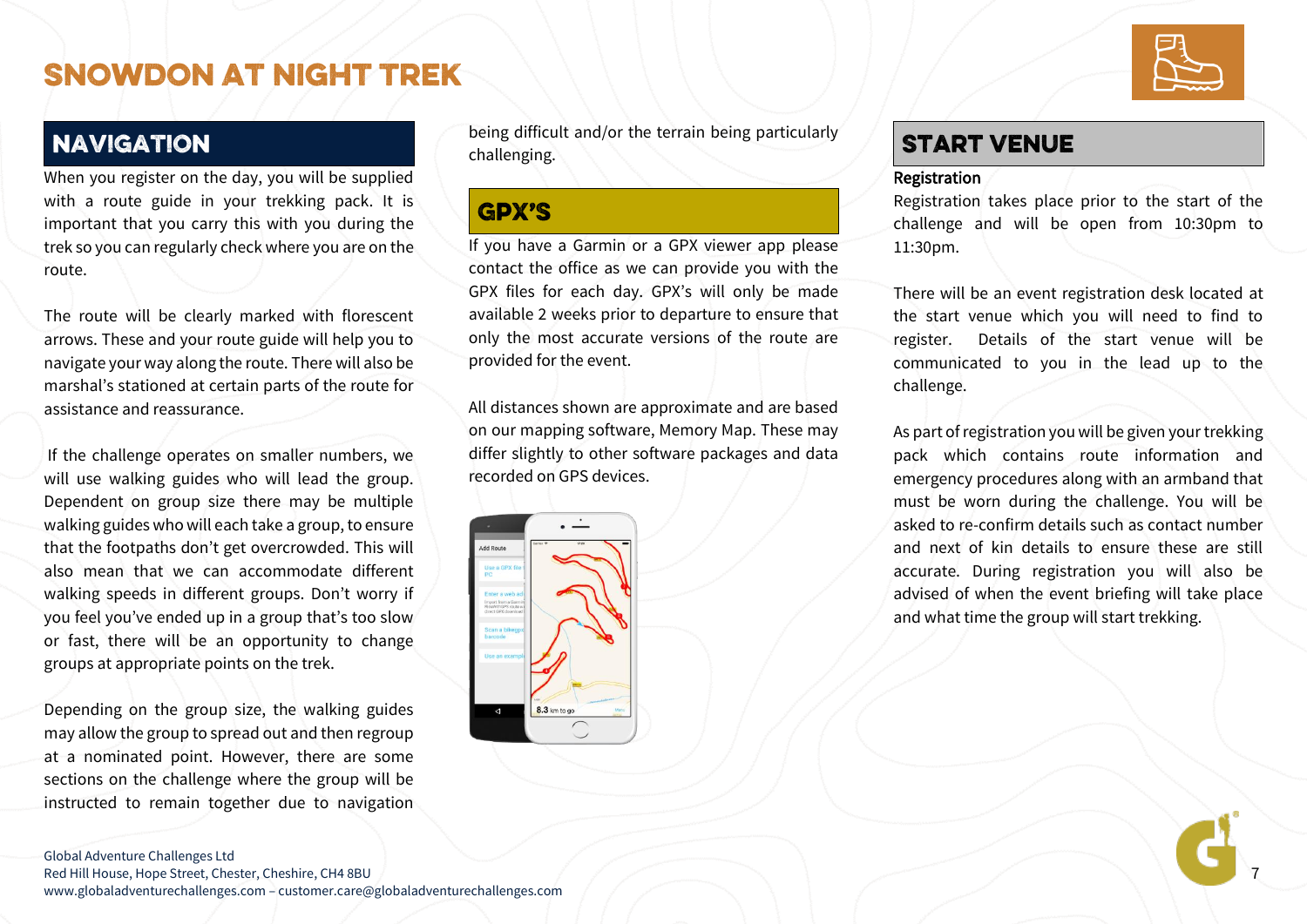### **TRAVEL & PARKING**

Nearest train station: Bangor Train Station, Gwynedd, LL57 2TZ.

Some of our start venues do have parking available at a reduced fee for the duration of the challenge. Please note that car parking availability is usually limited and is offered on a first come first served basis.

#### **TELEPHONE & WI-FI**

The phone signal at the start venue we use varies in quality between providers. When trekking the signal will vary with the terrain.

### **OTHER COSTS THAT YOU NEED TO BUDGET FOR**

Below are some approximate costs for other expenditure you may incur for the challenge:

| ltem             | Approx. cost |  |  |
|------------------|--------------|--|--|
| Travel insurance | £18.99*      |  |  |
| Spending money   | f 20         |  |  |

\*if you take out the single trip policy through Global Adventure Challenges

How much spending money you will need usually depends on how many presents and souvenirs you want to bring home!





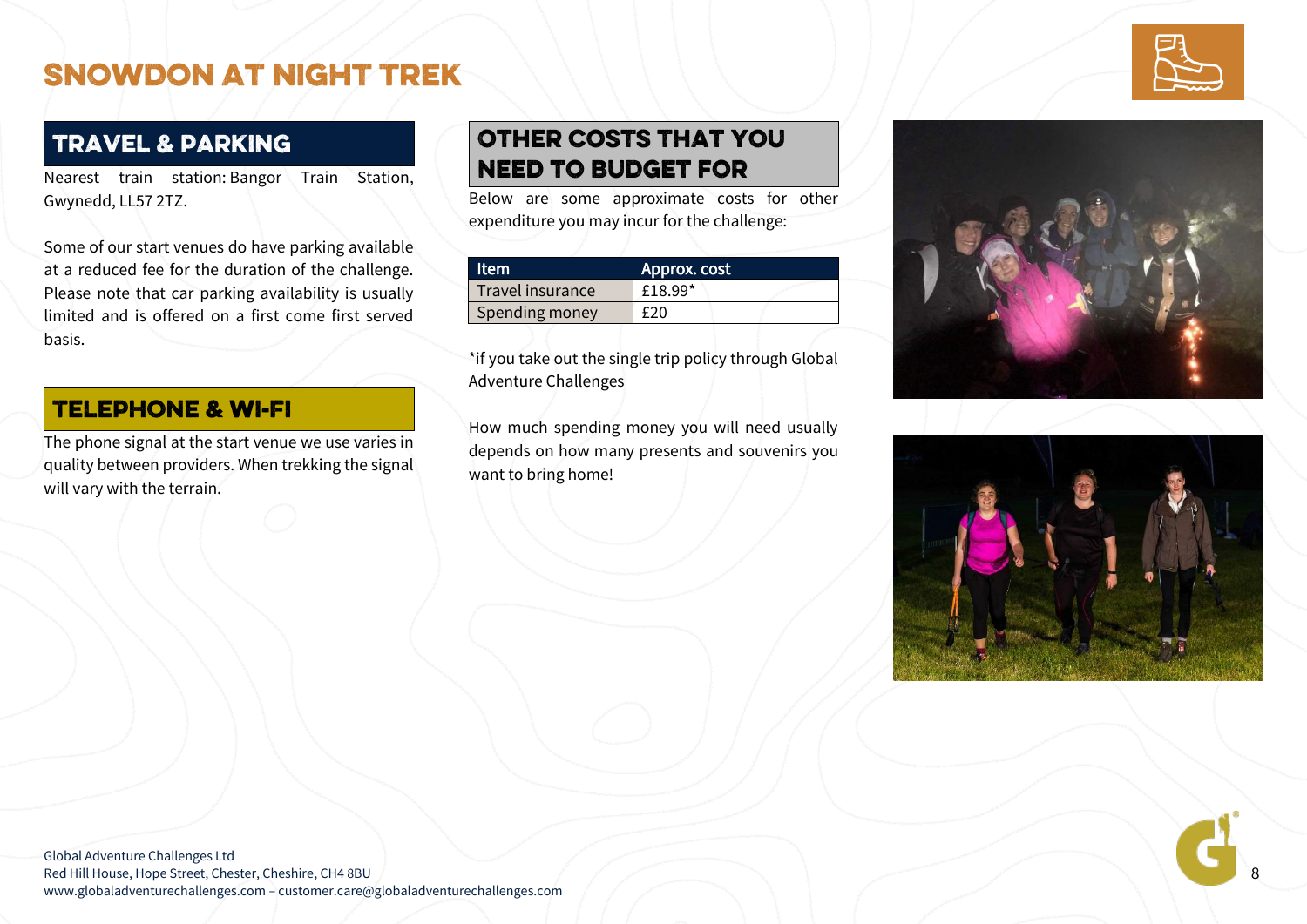### **FOOD, WATER & REFRESHMENT STOPS**

Most dietary requirements can be catered for as long as we know in advance, so please ensure you contact the customer care team.

Plenty of food and snacks will be available to you at the start of the trek to carry with you during the trek however, we suggest you bring along plenty of your own favourite snacks to give you an extra boost when you find the going tough.

#### **Breakfast**

A breakfast will be provided and will consist of breakfast baps, cereal, porridge.



#### **EVENT CREW**

A support team from Global Adventure Challenges will be in attendance throughout the challenge. At least one support vehicle 'floating' to provide support as and when required. The following roles will be covered on your challenge, with smaller numbers some crew will fulfil multiple roles:

Event Manager – They will oversee the entire challenge and all the behind the scenes responsibilities (this is a LONG list). This person will be the first one awake and the last one to sleep to ensure you have the best possible time on your challenge.

Walking Guide – These people will lead participants along the route in one or more groups. They are experienced leaders who are familiar with the trekking terrain and just love the outdoors!

Support – There will be a member of the event crew stationed at the start and finish venue ensuring that everything is turned around for your arrival and that breakfast is ready for you. This person will also complete vehicle pick ups up at certain points on the route if required.

### **TIPPING**

Tipping your guides/support crew is appropriate, customary and always appreciated. Your crew work in teams and evenly split all gratuities they receive. Your gratuity should reflect the quality of service you received and anything special your support crew did to enhance your trip.



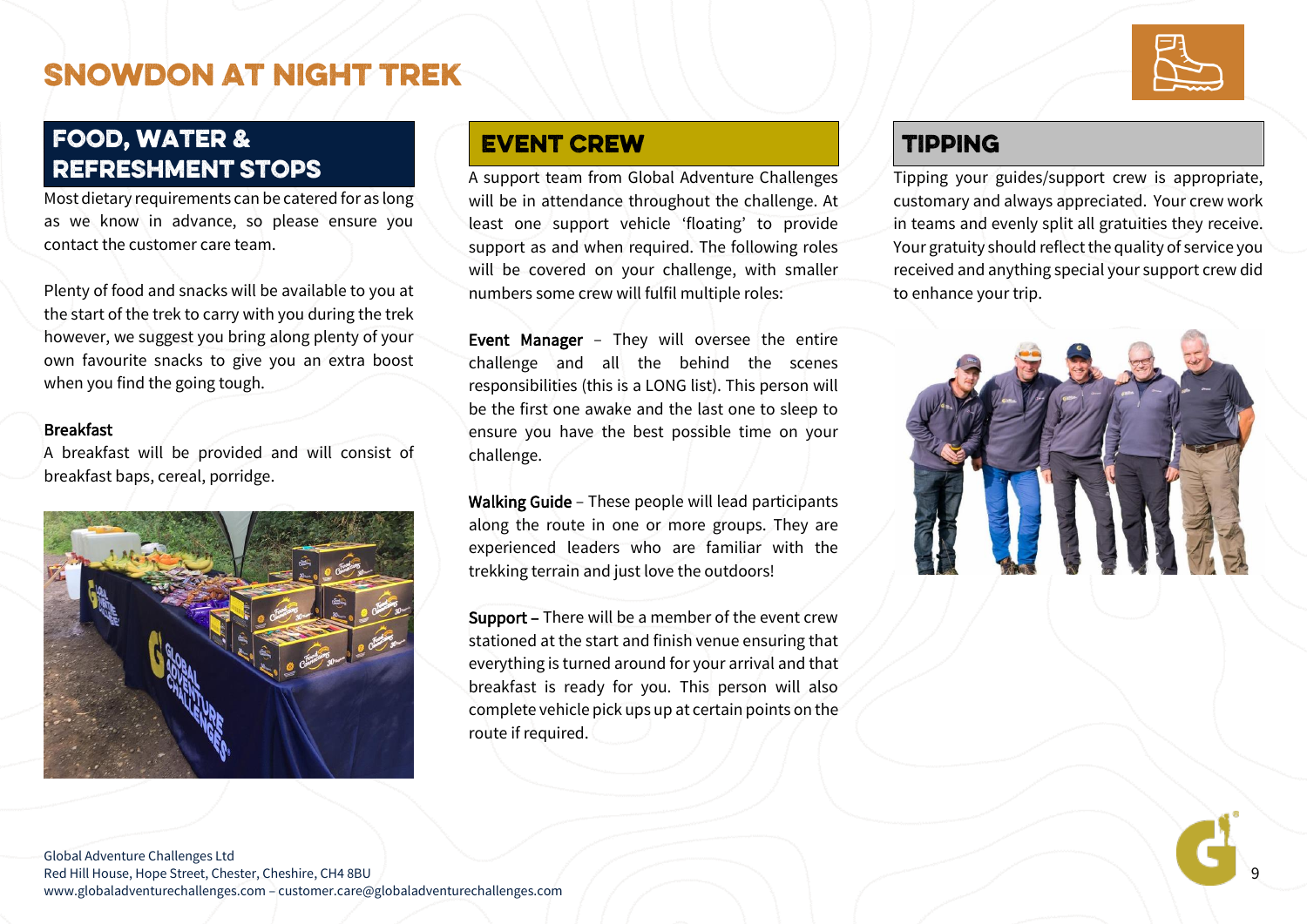### TRANSFERRING YOUR PLACE

It may be possible to transfer your place to another person. Any transfer request must be made at least 7 days before the departure of your challenge. Costs associated with a transfer are detailed below.

- 56 days or more before challenge departure: £60.00 plus VAT.
- Within 56 days of challenge departure: £100.00 plus VAT.

Suppliers associated with the challenge may also charge additional fees (as an example an airline will often charge a name change fee).

All costs associated with a transfer must be paid in full before it can be confirmed / granted.

In addition to the costs above the person taking your place on the challenge must meet all registration formalities including completing a full registration form, medical questionnaire and if necessary get their GP's signature confirming they are physically and mentally fit enough to complete the challenge.

As you know our challenges are not your normal 'flop and drop' trips! Therefore, we reserve the right to decline a transfer request. For example, this may be because we don't feel there is sufficient enough training and preparation time before the challenge departs.

### **COMPLAINTS**

We view complaints as an opportunity to learn and improve for the future, as well as putting things right for you.

If there is something that you perceive to be a lack of conformity during the performance of the challenge you must inform your challenge leader without undue delay. This will allow us the opportunity to remedy the situation on the ground.

If you have any form of complaint in the lead up to your challenge please contact the Customer Care team on the details below who will endeavour to put things right.

[customer.care@globaladventurechallenges.com](mailto:customer.care@globaladventurechallenges.com)



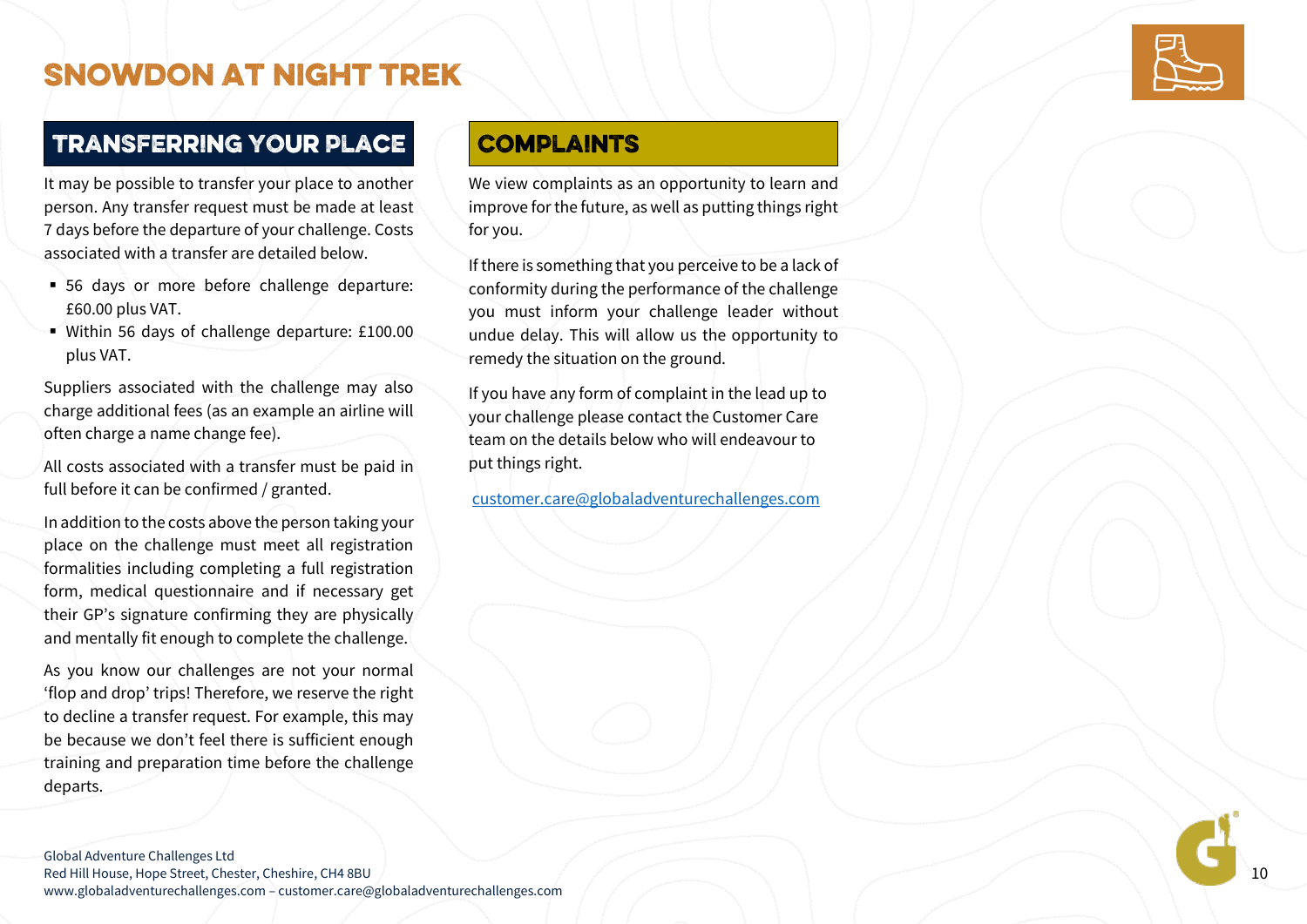

| <b>DAY</b>                                                |  | <b>RATING</b> | TRANSFERS DIFFICULTY TREK STATS<br>(APPROX.)                                             | <b>TIMINGS</b><br>(APPROX.)                                                                                                   | <b>ITINERARY NOTES</b>                                                                                                                                                                            |  |
|-----------------------------------------------------------|--|---------------|------------------------------------------------------------------------------------------|-------------------------------------------------------------------------------------------------------------------------------|---------------------------------------------------------------------------------------------------------------------------------------------------------------------------------------------------|--|
| <b>Day 1:</b> Snowdon at $\mid N/A \rangle$<br>Night Trek |  | Challenging   | Total distance: 9<br>miles<br>Total ascent: 3,289<br>1 L.<br>Total descent: 3,289<br>ıı. | Start time of trek: 12:00am<br>Arrival at summit: 4:00am<br>Arrival at finish: 7:30am<br>Breakfast served: 5:30am -<br>8:00am | Walk up the Llanberis Path, also known as the<br>Tourist Path.<br>Celebrate our achievements at the summit.<br>After breakfast, it's goodbyes and farewells as we<br>start our homeward journeys. |  |

Global Adventure Challenges Ltd Red Hill House, Hope Street, Chester, Cheshire, CH4 8BU www.globaladventurechallenges.com – customer.care@globaladventurechallenges.com